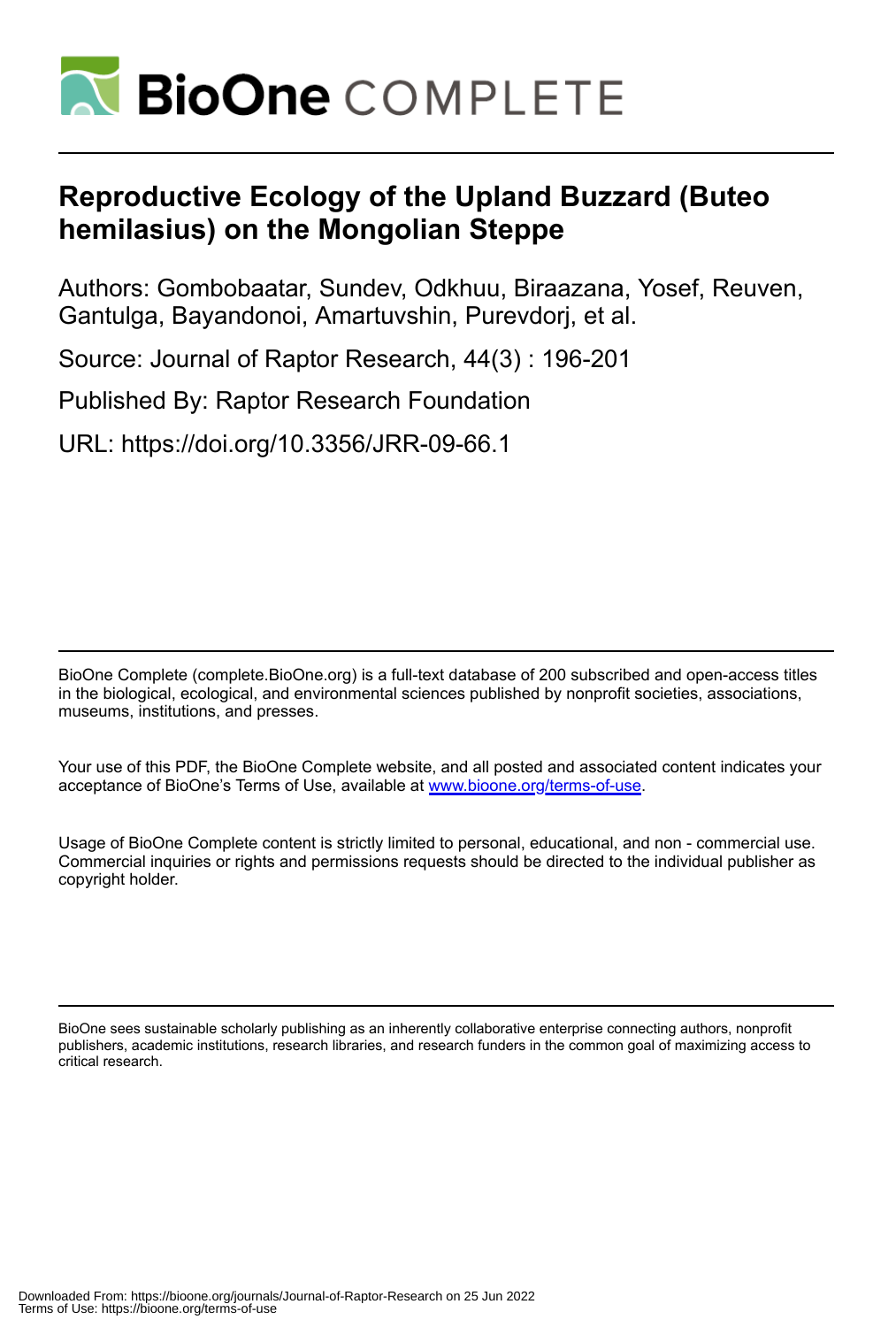## REPRODUCTIVE ECOLOGY OF THE UPLAND BUZZARD (BUTEO HEMILASIUS) ON THE MONGOLIAN STEPPE

SUNDEV GOMBOBAATAR AND BIRAAZANA ODKHUU

National University of Mongolia, Mongolian Ornithological Society, P.O. Box 537, Ulaanbaatar 210646A, Mongolia

#### REUVEN YOSEF1

International Birding and Research Centre in Eilat, P.O. Box 774, 88000 Eilat, Israel

### BAYANDONOI GANTULGA, PUREVDORJ AMARTUVSHIN, AND DORJ USUKHJARGAL National University of Mongolia, Mongolian Ornithological Society, P.O. Box 537, Ulaanbaatar 210646A, Mongolia

ABSTRACT.—The breeding distribution of the Upland Buzzard (Buteo hemilasius) is restricted to the eastern Palearctic. In comparison to other Buteo species, little is known about this species' breeding ecology. The objectives of our study were to describe nest sites and reproductive success of Upland Buzzards in Mongolia. The average clutch size for 304 breeding attempts in 2001–07 was 3.49 eggs ( $\pm$ 1.09 SD; range 2–8; total of 1061 eggs laid). For 215 breeding attempts, the average brood size was 1.95 nestlings  $(\pm 1.53;$  range 0–6). We found that the nest materials and nest size varied greatly, probably corresponding to the availability of nesting materials within the territory. However, the variation in nest size may also reflect the fact that some of the smaller nests were built on human-made structures, such as electric pylons or roofs of small buildings.

KEY WORDS: Upland Buzzard; Buteo hemilasius; Mongolia; reproduction; steppes.

#### ECOLOGÍA REPRODUCTIVA DE BUTEO HEMILASIUS EN LA ESTEPA DE MONGOLIA

RESUMEN.—La distribución reproductiva de Buteo hemilasius está restringida al este del Paleártico. En comparación con otras especies de *Buteo*, se conoce poco sobre la ecología reproductiva de esta especie. Los objetivos de nuestro estudio fueron describir los sitios de anidación y el éxito reproductivo de B. hemilasius en Mongolia. El tamaño promedio de la nidada en 304 intentos reproductivos entre 2001 y 2007 fue de 3.49 huevos (±1.09 DE; rango 2–8; 1061 huevos puestos en total). En 215 intentos reproductivos, el tamaño promedio de la parvada fue de 1.95 pichones ( $\pm$ 1.53; rango 0–6). Encontramos que los materiales y el tamaño de los nidos variaron enormemente, probablemente dependiendo de la disponibilidad de materiales para construirlos dentro de los territorios. Sin embargo, la variación en el tamaño de los nidos también puede reflejar el hecho de que algunos de los nidos más pequeños fueron construidos sobre estructuras hechas por el hombre, como torres eléctricas de alta tensión o techos de pequeñas construcciones.

[Traducción del equipo editorial]

The breeding distribution of the Upland Buzzard (Buteo hemilasius; also called Mongolian Buzzard) is limited to the eastern Palearctic ( $53^{\circ}$ N–ca.  $30^{\circ}$ N; Ferguson-Lees and Christie 2001) and Ladakh, India (Naoroji and Forsman 2001), but Mongolia is the core region in which the species is known to breed. The species' breeding habitat usually comprises open steppe, plateaus, and wide rocky valleys, at altitudes exceeding 5000 m above sea level (Dementiev et al. 1966, Thiollay 1994). In Mongolia, the Upland Buzzard breeds from

the Altai Mountains to the western foothills of the Great Khyangan Mountains (Flint and Bold 1991). The species' distribution, population, status, and diet in Mongolia have been extensively studied (e.g., Przewalskii 1876, Kozlova 1930, Mauersberger 1980, Flint and Bold 1991, Bold and Boldbaatar <sup>1</sup> Email address: ryosef@eilatcity.co.il 2001, Potapov et al. 2001, Gombobaatar et al.

Downloaded From: https://bioone.org/journals/Journal-of-Raptor-Research on 25 Jun 2022 Terms of Use: https://bioone.org/terms-of-use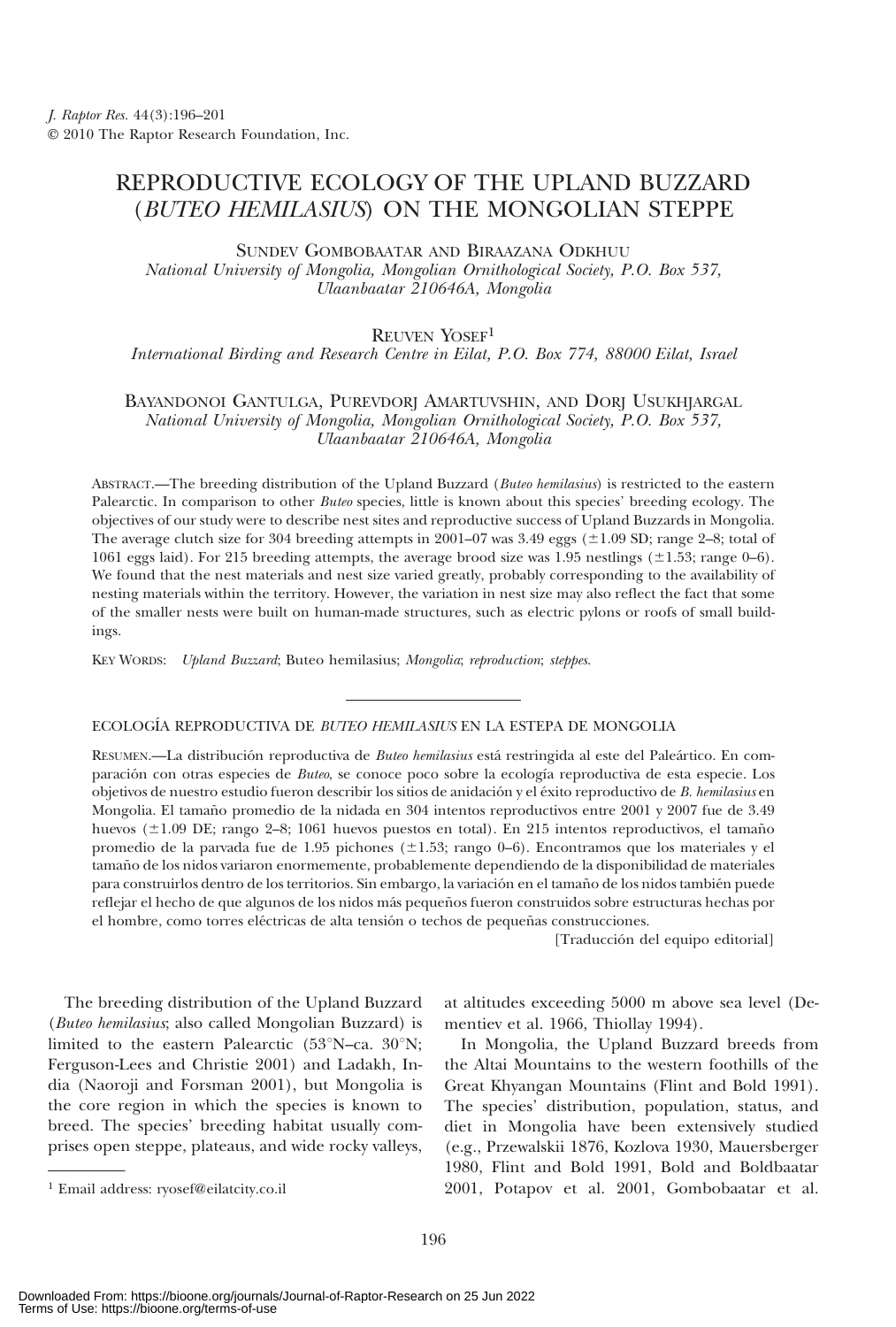2006). However, there are few studies of the reproductive ecology of the species (e.g., Karyakin 2005, Karyakin et al. 2005, 2006, Gombobaatar et al. 2006, Gombobaatar et al. 2009).

The objectives of our study were to (a) describe nest sites of the Upland Buzzard, and (b) document reproductive success.

#### STUDY AREA AND METHODS

We conducted fieldwork during the breeding season (May to August, 2001–07), in central and western Mongolia, including Tuv, Dundgobi, Dornogobi, Gobisumber, Khentii, Bayankhongor, and Gobi-Altai provinces. During each of the breeding seasons, we searched for new nests and rechecked nests of previous years. All nests were marked on a 1:500 000 scale map; latitude and longitude were recorded with a handheld GPS receiver. Each nest in which eggs were laid was considered a breeding attempt and was checked two or three times during the breeding season. We calculated the hatching success, average clutch size, and average brood size for breeding attempts.

We recorded nest characteristics (orientation, nest materials, external height, external and internal diameter, internal depth, height of nest substrate, nest height above surrounding ground level), clutch size, and brood size. Nests were measured using a measuring tape (Fox et al. 1997). Because not all measurements were taken at all nests, the sample sizes for the different parameters differed. For ground-nesting pairs, nest height was considered ''0'' because the nest was either placed directly on ground, or on small crumbling rocks, or on very low Caragana shrubs.

Nest substrates were classified as either natural or artificial, and nest locations were classified as either remote  $(>2 \text{ km from urban areas})$  or urban  $(<2 \text{ km}$ from urban areas). Nests were also classified as sheltered or unsheltered from inclement weather, based on location: nests placed on a concrete bank, on a wooden structure at a ground well, on a cliff face, or on a sandy precipice were considered sheltered.

We used Kruskal-Wallis, Wilcoxon, Chi-square, and ANOVA tests where appropriate to evaluate and describe the statistical differences among number of eggs/nestlings, and diameter, depth, and height of the nest.

Regression analyses were used to determine the relationship between natural and artificial substrates and their influence on clutch and brood size, clutch size across years, and number of nestlings by years (Krebs 1989, SYSTAT10.0, MS Excel 2003).

**RESULTS** 

During the seven-year study we monitored a total of 304 breeding attempts (nests with at least one egg or nestling), in different natural zones including high mountains, forest, forest steppe, mountain steppe, and desert steppe in Mongolia (Fig. 1). In total, 52.6% of nests were placed on natural substrates (including the ground,  $22.7\%$ ,  $n = 69$ ; and natural elevated formations,  $25.7\%$ ,  $n = 78$ ), and 47.4% of nests were placed on artificial nest platforms or human-related substrates (Fig. 2).

Height of the Nest Substrates and Height of the Nest Locations. The average height of the substrate on which a nest was built was  $5.1 \text{ m}$  ( $\pm 8.0 \text{ m}$ , range 0–34 m,  $n = 269$ ). The height of nest locations aboveground was 3.7 m ( $\pm$ 5.35, 0–24,  $n = 269$ ).

There was a significant difference (Kruskal-Wallis test,  $Z = -7.3$ , df = 1,  $P < 0.001$ ) in the height of nest locations between natural and artificial substrates (2.1 m  $\pm$  2.9, range 0–12 m,  $n = 125$  vs. 7.8 m  $\pm$  9.8, 0–34 m,  $n = 144$ , respectively). For artificial nest substrates, the highest nest (34 m) was located on a pylon of a high-voltage electric line, and the lowest (0.8 m) was on the ruins of a concrete building. Among natural substrates, the highest of the cliffs and columns in rocky outcrops averaged 12 m.

Nest Orientation. Most open nests  $(n = 91,$ 60.3%) faced skyward and were considered as  $360^{\circ}$ (Fig. 3). Forty-seven (31.1%) nests faced east (between  $1^{\circ}$  and  $180^{\circ}$ ) and  $13$  (8.6%) nests faced west  $(181^{\circ}-359^{\circ})$ .

Nest Dimensions. The average outer diameter of the Upland Buzzard nest  $(\pm SD, \text{range}, n)$  was 908 mm ( $\pm 369$ , 300–2000 mm,  $n = 233$ ), internal depth of the nest cup was  $51 \text{ mm}$  ( $\pm 399, 0$ –140 mm,  $n = 214$ ), and external nest height was 317 mm ( $\pm 191$ , 0–1800 mm,  $n = 228$ ). Nest diameter was significantly influenced by the substrate on which it was placed (Kruskal-Wallis test,  $Z = -8.3$ , df = 1,  $P < 0.001$ ). On natural substrates including the ground, the nest structure was bigger (1095 mm  $\pm$ 34.5, 45–2000 mm,  $n = 114$ ) than those on humanbuilt substrates (730.3 mm  $\pm$  298, 300–1800 mm, n  $= 119$ .

Nest Materials. Nest materials found in the 304 nests included twigs of elm trees (Ulmus fumila), shrubs (Caragana spp.), animal hair, cotton, plastic bags, wires, cables, and other human-made materials. The proportions of different nest materials incorporated into the nests varied and were qualitatively associated with habitat type, surrounding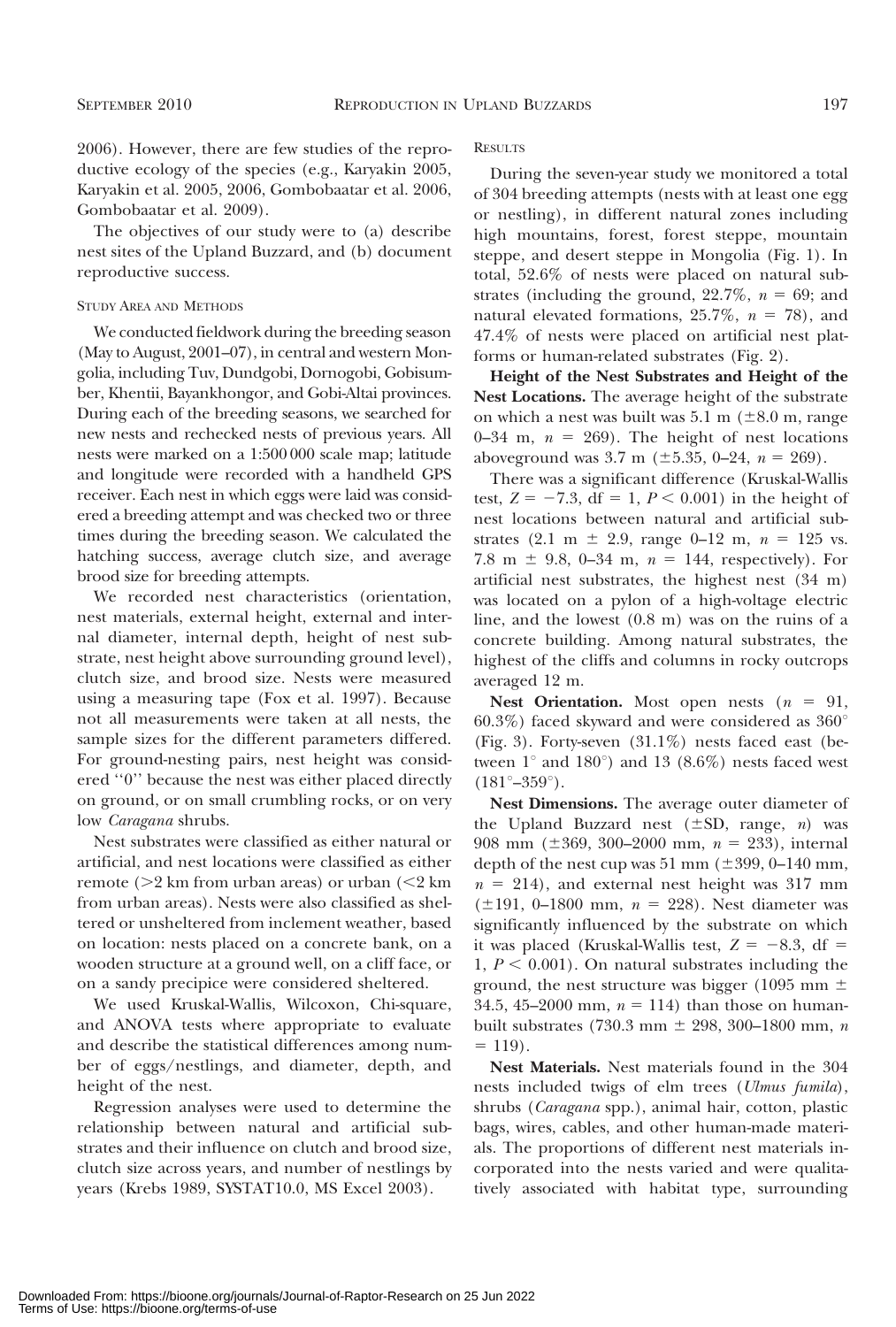

**Country border** 

Figure 1. Locations of the monitored nests of Upland Buzzards (Buteo hemilasius) in Mongolia (2001–07).

vegetation, availability of materials, and proximity to urban areas. Nest materials in nests near urban areas ( $n = 15$ ) usually consisted of 80–90% wires, cables, plastic bags, strings, and twigs. Nests ( $n =$ 



Figure 2. Type of nest substrates used by Upland Buzzard (Buteo hemilasius) on the Mongolian steppe (2001–07). HPEL indicates high-voltage electric lines.

289) in remote areas consisted only of twigs, branches, roots, dried grasses, etc.

Clutch Size. Average clutch size for the 304 breeding attempts in the years  $2001-07$  was  $3.49$  ( $\pm 1.09$ , range 2–8); clutch size varied significantly among years (ANOVA<sub>0.05</sub>:  $F_{6,163} = 2.15$ ,  $P = 0.001$ ). A total of 68 (22.4%) clutches failed to produce even a



Figure 3. Nest orientation for Upland Buzzards (Buteo hemilasius) in Mongolia (2001–07). Scale is logarithmic.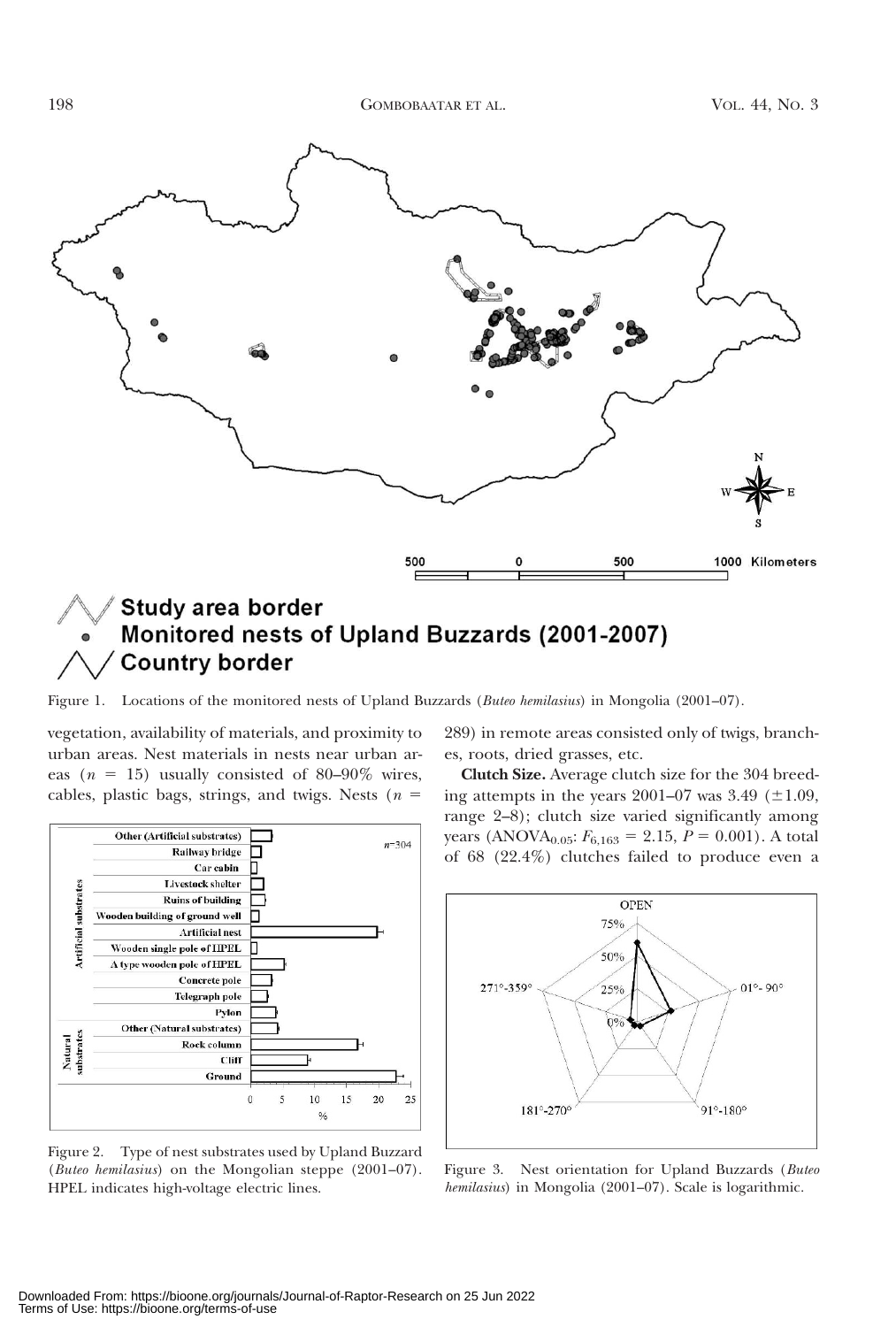| AVERAGE<br><b>CLUTCH SIZE</b> | <b>RANGE</b> | $\boldsymbol{n}$ | <b>AVERAGE</b><br><b>BROOD SIZE</b> | <b>RANGE</b> | $\boldsymbol{n}$ |
|-------------------------------|--------------|------------------|-------------------------------------|--------------|------------------|
|                               |              |                  |                                     |              |                  |
| $3.9 \pm 1.15$                | $3 - 4$      | 36               | $2.8 \pm 1.7$                       | $0 - 5$      | 36               |
| $3.6 \pm 0.87$                | $2 - 7$      | 54               | $2.5 \pm 1.3$                       | $0 - 5$      | 46               |
| $3.3 \pm 0.67$                | $2 - 8$      | 14               | $1.6 \pm 1.2$                       | $0 - 3$      | 10               |
| $3.0 \pm 1.4$                 | $2 - 5$      | $\overline{2}$   | $1.5 \pm 0.7$                       | $0 - 2$      | $\overline{2}$   |
|                               |              |                  |                                     |              |                  |
| $2.8 \pm 0.64$                | $2 - 3$      | $\overline{2}$   | $2.0 \pm 1.4$                       | $0 - 3$      | $\overline{2}$   |
| $3.0 \pm 0.0$                 | 3            | 6                | $2.5 \pm 1.37$                      | $1 - 4$      | $\overline{2}$   |
| $3.3 \pm 1.2$                 | $2 - 6$      | 9                | $2.4 \pm 1.1$                       | $0 - 3$      | 9                |
| $3.0 \pm 0.89$                | $2 - 4$      | 6                | $2.4 \pm 2.5$                       | $0 - 6$      | 5                |
| $2.9 \pm 0.69$                | $2 - 4$      | 46               | $1.1 \pm 1.2$                       | $0 - 4$      | 44               |
| $3.7 \pm 0.87$                | $3 - 4$      | $\overline{4}$   | $2.5 \pm 1.3$                       | $2 - 4$      | 4                |
|                               |              |                  |                                     |              |                  |

Table 1. Average clutch and brood size of Upland Buzzards (Buteo hemilasius) in Mongolia on different nest substrates.

1 HPEL indicates high-voltage electric lines.

single hatchling. A total of 751 (70.8%) eggs hatched successfully.

Of 304 breeding attempts, only two nests (0.7%) had 8-egg clutches, both in 2002. In one case we found a ground-nesting pair with five nestlings more than 20 d old, while the female concurrently incubated three eggs at the edge of the nest. We assumed that these three eggs were a late addition to the initial clutch. None of the eggs in the second clutch for either nest hatched.

Brood Size. The average number of nestlings for 215 breeding attempts was 1.95 ( $\pm$ 1.53, 0–6) in the breeding seasons of 2001–07. We could not verify brood size for 21 nests of breeding pairs located in inaccessible cliffs or remote areas.

Effect of Nest Substate on Clutch and Brood Size. Average clutch size, including second clutches in



Figure 4. Frequency of clutch size for nests on natural and artificial substrates of Upland Buzzards (Buteo hemilasius) on the Mongolian steppes, 2001-07.

the same breeding season, was significantly higher  $(\chi^2 = 24.1, df = 1, P < 0.001)$  for pairs that nested on natural substrates in comparison to human structures (Table 1). The most frequent clutch size was three eggs for artificial nest substrate and four for natural substrates during our study (Fig. 4).

In addition, the average number of nestlings in nests on natural substrates was significantly higher  $(\gamma^2 = 24.9, df = 1, P < 0.001)$  than that for artificial substrates (Table 1). However, if we excluded artificial nest platforms from the analyses, then there was no difference in brood size between natural or artificial substrates ( $\chi^2 = 1.044$ , df = 1, P = 0.307).

Sheltered and Unsheltered Nests. The advantage of a sheltered nest site was illustrated by the fact that although the average clutch size did not differ significantly between sheltered and unsheltered nests (sheltered 3.7  $\pm$  1.4, n = 25 vs. unsheltered 3.3  $\pm$  1,  $n = 140$ ; Kruskal-Wallis  $Z = 1.548$ ,  $P = 0.121$ ), the average number of nestlings in the nest was significantly greater in the sheltered nests (2.5  $\pm$  1.4, n = 32) than in the unsheltered nests (1.8  $\pm$  1.4, n = 211;  $Z = 2.216$ ,  $P = 0.026$ ).

#### **DISCUSSION**

The Upland Buzzard nests in our study were highly variable; nests near urban areas contained wires, cables, plastic bags, strings, and other human-made materials. Conversely, nests in remote areas consisted almost exclusively of natural vegetation such as twigs and roots and fur or hair of grazing animals. The variety of materials used to build nests illustrated the opportunistic nature of Upland Buzzards.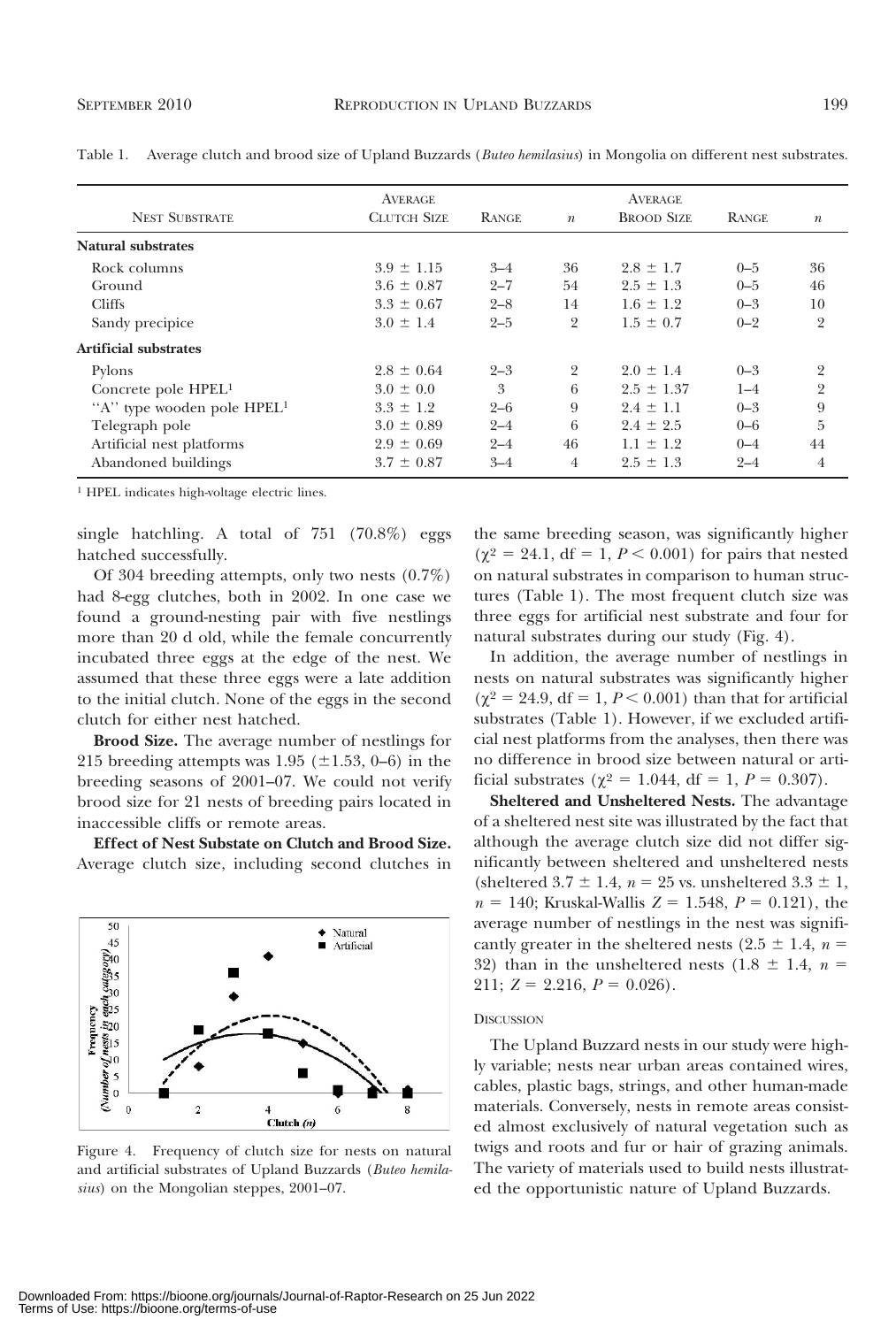Nest orientation was site-dependent and dictated by the substrate. Most nests placed on the ground had large open areas around them, which allowed the incubating or brooding hawk to watch the surrounding areas for potential predators or prey (Fig 3).

Nest diameter was also influenced by the substrate. On natural substrates, the nests were much larger than those on human-made structures. Ground-nesting allowed pairs to breed in the midst of Mongolian Gerbil (Meriones unguiculatus) and Brandt's vole (Lasiopodomys brandti) colonies on the open steppes, and the elevated position of the nests allowed the birds to hunt with ease (Gombobaatar et al. 2009).

An unusual case of a nest near a food source was observed after the extremely cold winter of 2002, when large numbers of cows and horses belonging to the local nomads died of starvation. In Central Mongolia, just before the onset of the breeding season of the Upland Buzzard, families removed dead cows from their cattle shelters and piled them up near their ger (tent) camps. In May, we found a pair incubating four eggs in a nest placed atop a pile of 17 cow carcasses. Three young were successfully fledged from the nest.

The adaptability of the species to the changing landscape of the Mongolian steppes was also demonstrated by the locations of other Upland Buzzard nests: in and atop abandoned cabins and vehicles. Another pair of Upland Buzzards built a nest on a gravel bank just 0.5 m from the busy tracks of the Trans Baikal railroad; although incubation of three eggs occurred, no young fledged, because of disturbance from trains and railway workers. On another occasion, two nests with three young each were located 0.3 m away from a dirt road.

In the Baikal region, Russia, Karyakin et al. (2006) found that if trees were present, most Upland Buzzard nests were placed in trees (96% of 48 nests were in trees). In the neighboring county of Tuva, which has open steppe landscape like that in our study, Karyakin (2005) found that the Upland Buzzard nested mainly on poles and pylons of the high-voltage electric lines, and on artificial nest platforms.

In addition, the proximity of prey species within the breeding territory also seemed to influence nest location. This apparently explained many of the unusual nest sites, use of artificial nest platforms, and the relatively high occupancy of nests on poles and pylons of the high-voltage electric line, telegraph

poles, livestock shelters, and building ruins found in the midst of high-density areas of Brandt's Vole and Mongolian Gerbils (Gombobaatar et al. 2009).

Mainjargal (2006) reported that the largest clutch in the Upland Buzzard was six eggs. However, for the first time for this species, we documented two clutches of eight eggs. We believe that larger clutches are a function of prey availability (Cody 1966). This was further substantiated by the fact that during periods of prey population irruptions we also observed nearly twice as many second clutches on natural substrates (Gombobaatar et al. 2009). In raptors, the linkage of predator-prey cycles and raptor breeding success has been well documented for Snowy Owl (Nyctea scandiaca) and collared lemming (Dicrostonyx groenlandicus; Gilg et al. 2003, 2006). Similarly, Sundell et al. (2004) demonstrated that in Finland the breeding success of avian predators (Boreal Owl [Aegolius funereus], Ural Owl [Strix uralensis], Long-eared Owl [Asio otus] and Rough-legged Hawk [Buteo lagopus]) is highly dependent on the abundance of voles.

Gombobaatar et al. (2009) also found that Upland Buzzard pairs that reproduced successfully in a year of rodent abundance built their nests in the subsequent breeding season in the same areas. In early spring, food supply (i.e., voles and gerbils) was sufficient to sustain the breeding pair during nestbuilding and laying, because rodents that had successfully survived the harsh winter of the Mongolian steppes were active on the ground immediately after exiting wintering burrows or hibernation colonies (S. Gombobaatar unpubl. data). However, if inclement weather continued and transitioned into a harsh spring, rodents died en mass because of starvation and extreme cold. For breeding Upland Buzzards, this resulted in nest abandonment, desertion of clutches and broods, increased incidence of starvation, and also cannibalism.

#### ACKNOWLEDGMENTS

This work was conducted within the framework of the ''Taxonomy, breeding biology and its role to the steppe ecosystem of Mongolia'' project supported by the Asia Research Center in Mongolia and the Korea Foundation for Advanced Studies. We thank Mr. Ganbaatar, national coordinator of Small Grant of UNDP funded by GEF for his support. We also thank Dr. Eugene Potapov and members of the Mongolian Ornithological Society who helped collect field data during field surveys supported by the ERWDA, UAE in collaboration Avian Research Center, U.K. Lei Fumin, an anonymous reviewer, and the editor improved an earlier version of the manuscript.